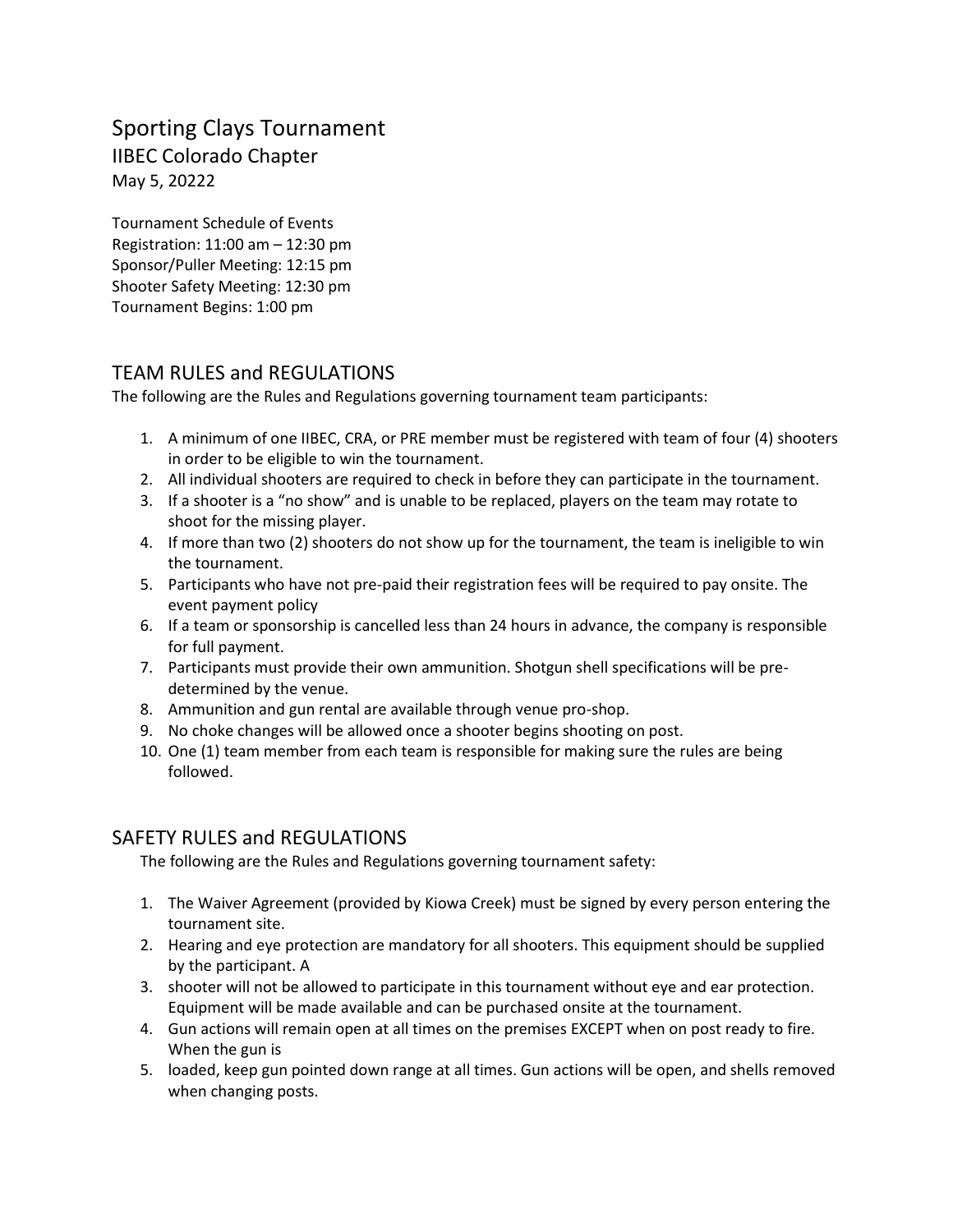- 6. If gun malfunctions, keep muzzle down range at all times while opening action.
- 7. A shooter will NOT be allowed to make gun repairs while in the shooting station. The shooter may use a backup gun or a team member's gun to finish the event.
- 8. If a range attendant has to make repairs on a thrower, open action and remove shells while on post.
- 9. If your gun does not fire for any reason (misfire, safety on, not loaded, gun malfunction, etc.) after a "called for" target is released, the target or targets will be counted as LOST. In case of "REPORT" doubles, if no shot is fired at the first target, a second target will be thrown when the first target hits the ground. Shooter may fire at the second target when ready.

### GENERAL RULES OF PLAY

The following are the Rules and Regulations governing tournament general rules of play:

- 1. Each squad of individuals may be allowed to see one legal set of targets from each trap before shooting at that station.
- 2. Only "the shooter" will be allowed in the shooters station while shooting. The remaining group is required to not infringe upon the shooters line of fire or field of view.
- 3. Call "PULL" loudly when calling for target to be released.
- 4. Sporting Clays targets are not exact patterns and are thrown to imitate hunting conditions. A legal target is a whole clay that is thrown from the trap in a prescribed flight pattern within the three-second time limit after the participant that calls the target. Flight patterns are not exact and may vary in windy or rainy conditions.
- 5. A legal target is one that resembles the general flight pattern and is not broken.

## SCORING RULES and REGULATIONS

The following are the Rules and Regulations governing tournament scoring at shooter stations:

- 1. Scoring will be done by a member of each team and returned to the IIBEC Colorado Chapter upon completion of the tournament.
- 2. Only legal targets will be scored, and the scorer will be the judge of whether or not a target is broken.
- 3. The scorer may ask for assistance if he/she feels assistance is required.
- 4. The scorer will call "lost" for any target they judge missed and "dead" for any target they judge hit. Any challenge to the call must be made IMMEDIATELY by the shooter before firing at the next pair of targets. The scorer will then make the final decision and if need contact the range official if required.
- 5. Legality of targets and whether or not the target is broken is the responsibility of the scorer.
- 6. Only targets with a visible piece broken off will be scored as dead. Birds deflected in flight or dusted (but with no visible breakage) will be scored as lost.

#### MULLIGAN SCORING RULES and REGULATIONS

The following are the Rules and Regulations governing tournament mulligan use: